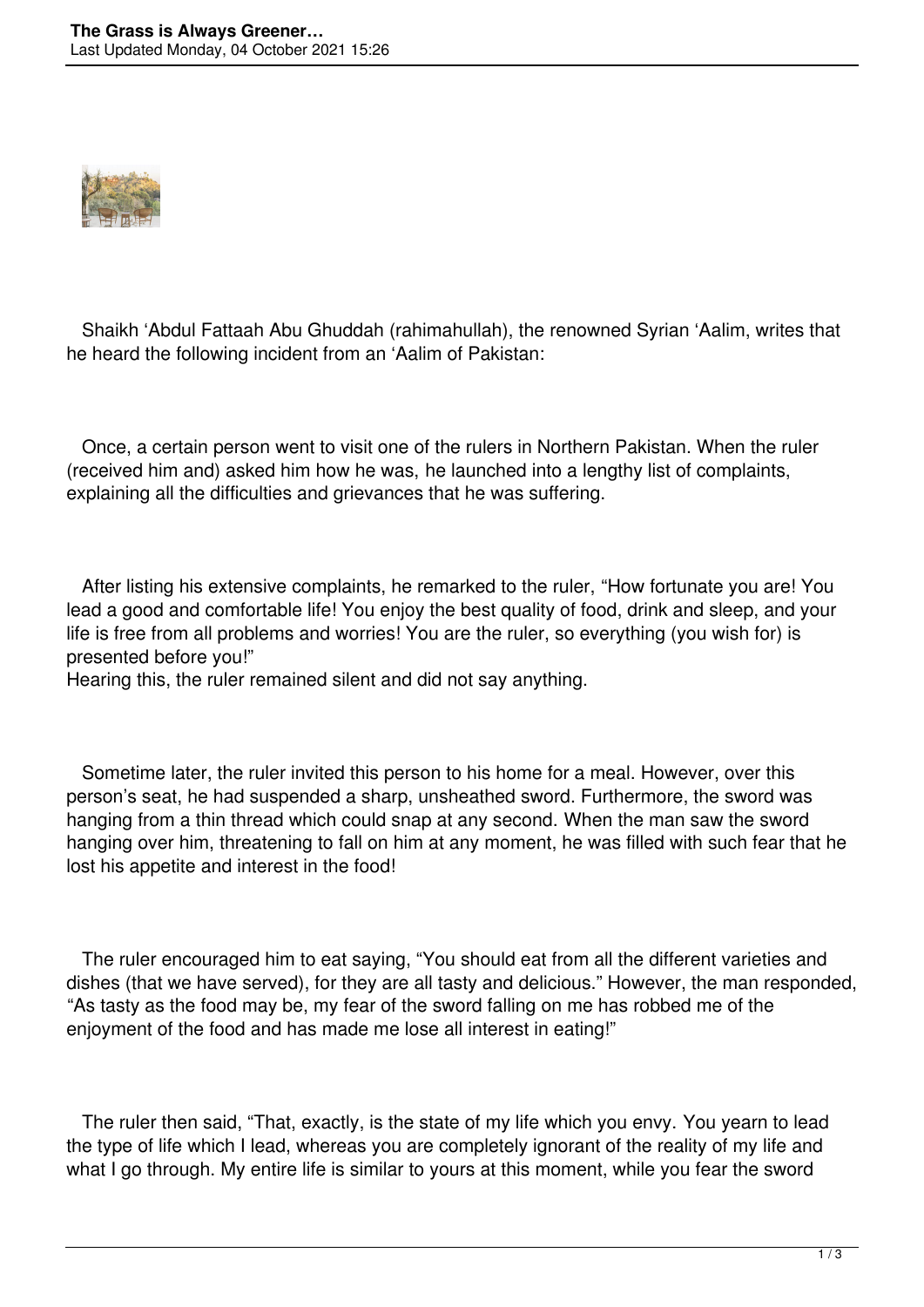falling on you. The state of the state of the state of the state of the state of the state of the state of the state of the state of the state of the state of the state of the state of the state of the state of the state o

reason is that my life is in danger at every moment from my enemies and close associates who wish to seize power from me. They wish to take my rulership through having me assassinated and killed, or slipping poison into my food, or killing me in my sleep, or through inciting an uprising and rebellion against me.

 "I constantly suffer from insecurity, insomnia, fear and anxiety. At every moment of my life, I am forced to remain vigilant and on guard. However, you are so fortunate! You sleep in peace and safety, walk in peace and safety, eat in peace and safety, and whether you are traveling or at home, you enjoy peace and safety. YOU are the one who leads an envious life – *not me* ."

 Hearing this, the man acknowledged that the ruler was correct. He thus praised and thanked Allah Ta'ala for the life that he had given him.

*(Risaalatul Mustarshideen pg. 223 – footnotes)*

## **Lessons:**

 1. An English proverb states, "The grass in always greener on the other side." In other words, no matter how good a person's life may be, and how many bounties of Allah Ta'ala he may be enjoying, he will always feel as though other people are more fortunate than him and are enjoying more than him. In reality, this is the trap of Shaitaan. Shaitaan makes us turn our gazes to the bounties of others, while blinding us to the bounties we enjoy, so that we fall into ingratitude. **Hence**, the hadeeth teaches us that in regard to the bounties of this world, we should always look at those who are less fortunate and less privileged than ourselves, as this will cause us to become grateful by making us realize how much we enjoy.

 2. Allah Ta'ala loves us, and He knows what is best for us. At times, we want something for ourselves, but He does not give it to us, as He knows that it is not good for us. Instead, He gives us something better – in this world or the next. We may not understand or see the infinite wisdom behind the decision of Allah Ta'ala, but we should nevertheless trust in Him and always